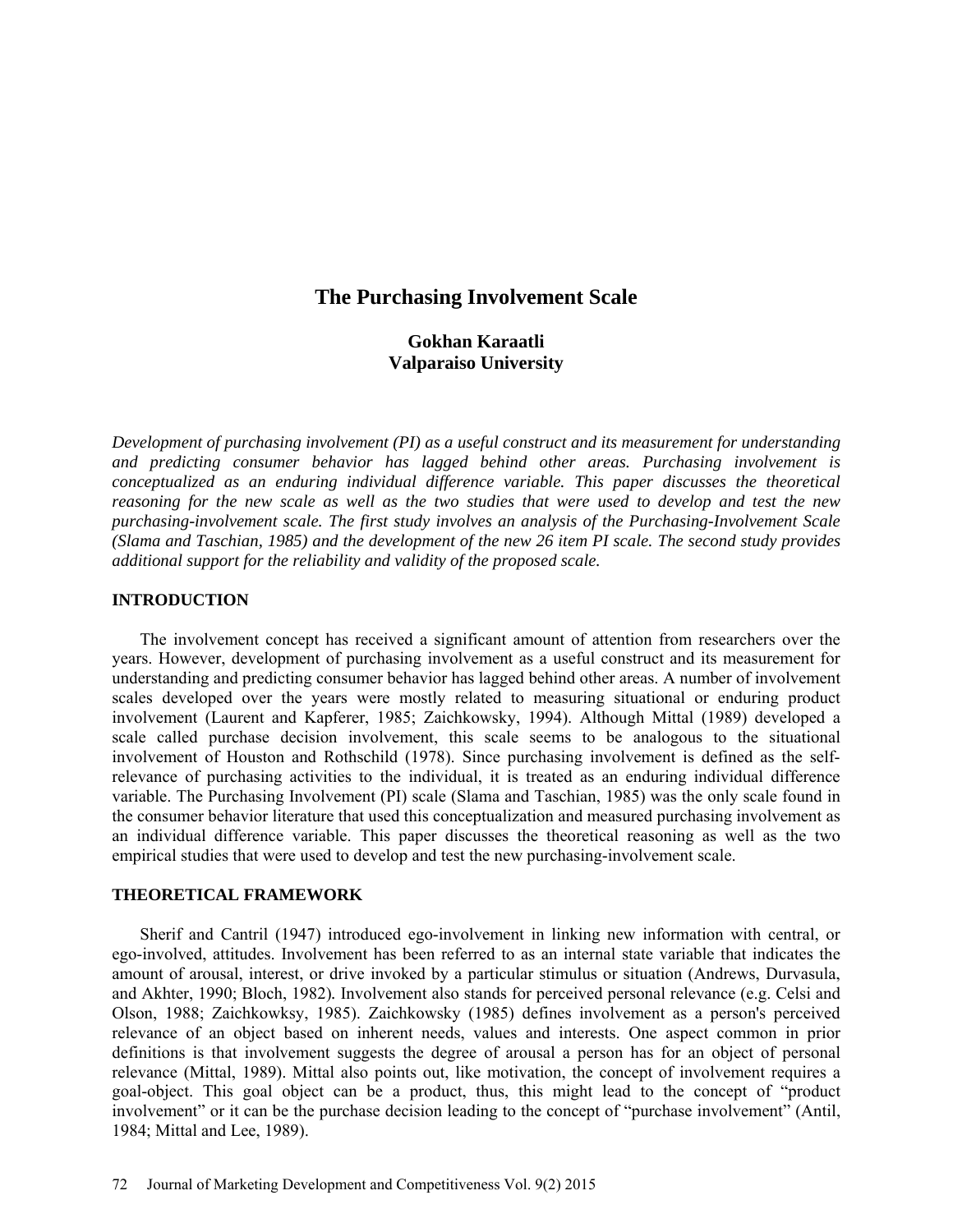Enduring and situational involvement were introduced by Houston and Rothschild (1978) to draw a distinction between these two different forms of involvement. Enduring involvement is viewed as a mean level of involvement across situations, while situational involvement is said to provide temporary, situation-bound deviations from the mean level. This suggests that it is possible for a consumer to have a low enduring involvement overall, yet a high situational involvement during a specific purchase situation (Mittal and Lee, 1989).

Some researchers have suggested that, for individual consumers, a consistent level of involvement may occur across purchase situations. For example, Higie and Feick (1988) viewed enduring involvement as an individual difference variable representing an arousal potential of a product or activity that causes personal relevance. It is suggested that enduring involvement is intrinsically motivated by the degree to which a product or activity is related to the individual's self-image or pleasure received from thoughts about or use of product or engaging in the activity (Higie and Feick, 1989).

Consumers differ in the amount and type of effort they put into shopping. Kassarjian (1981) has stated that there are differences between individuals which, regardless of the product or situation, make some people more interested, concerned, or involved in the consumer decision process, hence relating search effort and motivation to process information (Bloch, Sherell, and Ridgway, 1986; Bloch and Richins, 1983) to the notion of consumer involvement. Kassarjian (1981) suggests that different consumer types (i.e., market segments) can be identified on the basis of involvement proposing that consumers' involvement with purchasing influences their purchase behavior. Westbrook and Fornell (1979) found four distinctive styles of information search among durable good buyers, ranging from the objective shopper at one extreme to the personal advice seeker at the other extreme (Slama and Tashchian, 1985).

Consistent with the conceptualizations put forth by other researchers (e.g., Kassarjian, 1981; Slama and Tachian, 1985), it is likely that purchasing involvement may be motivated by a number of factors besides the individual self-image or pleasure received from shopping. An individual can be highly involved in purchasing activities in order to reduce the uncertainty and risk, and increase satisfaction with the purchase. Some consumers might be less involved with purchases because they are highly concerned about maximizing savings and/or getting the best possible value in purchases.

It is also important to note that the concept of purchasing involvement is different from shopping enthusiasm or need for cognition (NFC) both reported to be determinants of motivation to search (Schmidt and Spreng, 1996). Shopping enthusiasm is defined as the enjoyment and individual feels for the task of collecting and processing information about a product (Babin, Darden, and Griffin, 1994). Need for cognition is defined as the tendency for individuals to engage in and enjoy thinking (Caccioppo and Petty, 1982). People that are highly involved with purchasing activities may or may not be high NFC consumers or may or may not enjoy the shopping activity itself (shopping enthusiasm). As Schmidt and Spreng (1996) have also suggested, shopping can result in instrumental rewards (e.g., lower price) or experiential rewards (e.g., enjoyment and fun). Therefore, a person can be highly involved in purchasing activities in order to reduce the uncertainty and risk, and increase the satisfaction with the purchase without having high NFC or high shopping enthusiasm. This is why purchasing involvement should be treated as a separate construct. In this study, purchasing involvement is conceptualized as a general measure of self-relevance of purchasing activities to the individual. In other words, purchasing involvement is treated as an enduring individual difference variable that is different from product and situational involvement (Veryzer and Karaatli, 2008).

# **THE PURCHASING INVOLVEMENT SCALE**

There are several reasons behind the scale development undertaken here based on the analysis of the original thirty-three-item Slama and Tachian (1985) scale.

#### **Reliability Issues**

It is known that, "generally, shorter scales are good because they place less of a burden on respondents. Longer scales, on the other hand, are good because they tend to be more reliable" (DeVellis, 1991, p.86). Although Slama and Taschian (1985) reported a high level of reliability for their purchasing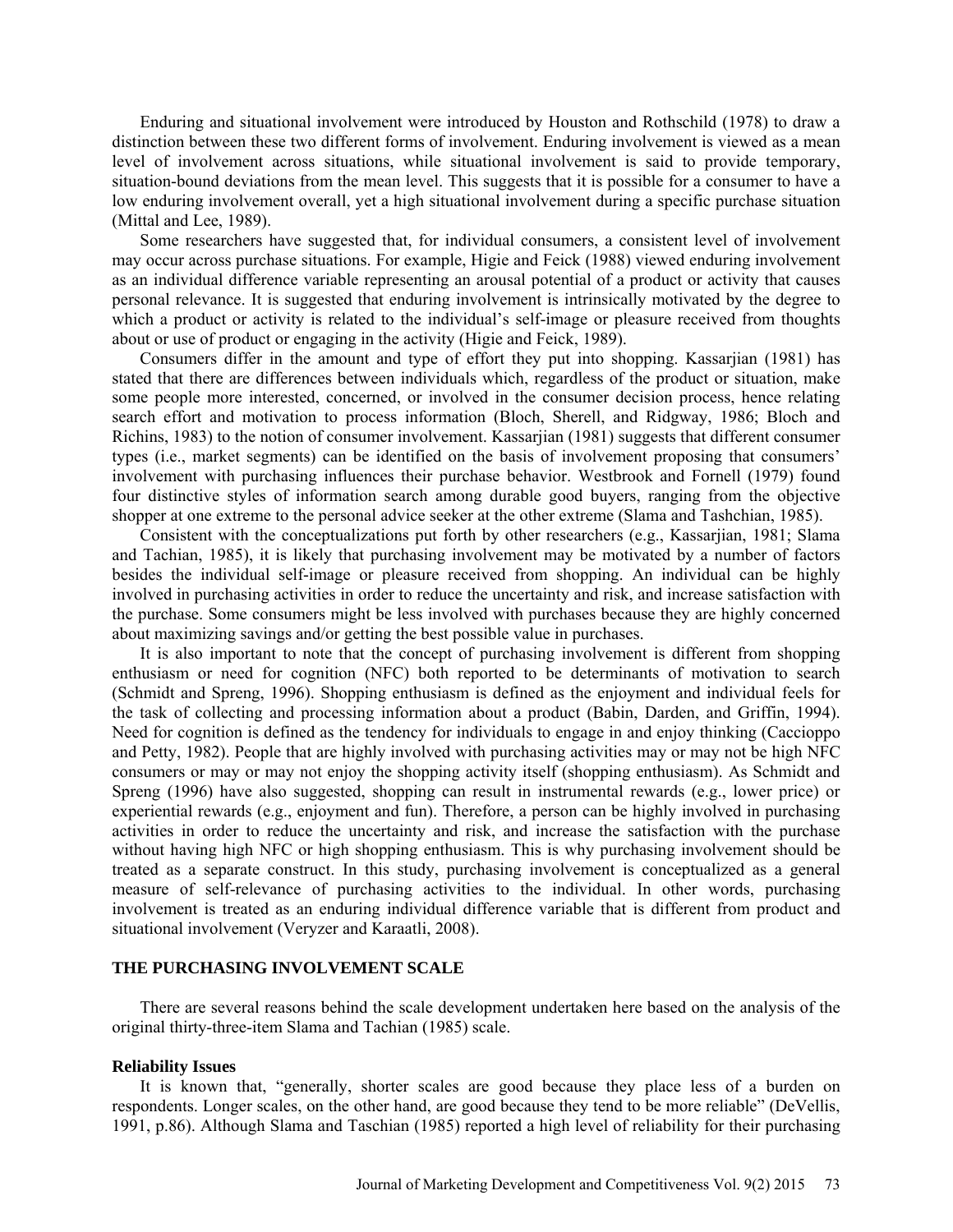involvement scale (coefficient alpha internal consistency .93, and .86 test re-test reliability over a two week period), 33-items can be a burden on respondents, especially when used along with other measures as typically occurs in studies. Therefore, possibility of reducing the length of the scale without giving up a considerable amount of reliability would be an improvement on the Slama and Tachian's purchasing involvement scale.

## **Validity Issues**

### *Content Validity*

An analysis of the Slama and Taschian's (1985) thirty-three-item scale showed that some of the items in this scale are rather limited for a scale that is intended to measure purchasing involvement as an enduring individual difference variable. Items such as: "It is important to keep up with special deals being offered by the grocery stores in my area" and "I don't like to waste a lot of time trying to get good deals on groceries" might provide useful insights with respect to a consumer's purchasing involvement when dealing with shopping situations such as grocery shopping and alike. It is foreseeable that such items were originally used in the scale to represent what is generally believed to be low involvement shopping situations. Hence, the intended use of these items might have been to capture a part of the consumer's overall purchasing involvement based on how they behave under what is generally believed to be low involvement shopping situation. On the other hand, Slama and Taschian (1985) also suggested that "purchasing involvement may be used in explaining those consumer behaviors that are not product specific, and may be combined with product and situation involvement to better explain buying behavior" (p. 73). Therefore, a purchasing involvement scale should either not include items with specific product categories, or situations, or it should be comprehensive enough to represent a broad range of categories and situations. Since the latter approach, if at all possible, would require a very lengthy and complicated scale, the earlier approach suggests the elimination of such specific items from the scale. However, no items were omitted initially. Instead, all 33 original items from Slama and Tachian scale and an additional 13 items combined together to further analyze and investigate the possibility of developing a more refined purchasing involvement scale.

The proposed scale intends to measure consumers' overall involvement with purchasing on a single scale. However, this is not to suggest that purchasing involvement is a uni-dimensional construct. To the contrary, in general, purchase situations involve a number of issues consumers deal with, such as consequences of the purchase, time and effort spent, value of shopping, etc. Therefore, it is important to determine whether or not as well as which of these sub-dimensions of purchasing involvement are indeed in place when someone attempts to measure the construct.

#### *Predictive Validity*

Since involvement with something influences attitudes and behaviors relating to it, it can be expected that involvement with purchasing should influence attitudes and behaviors associated with purchasing (Slama and Tashchian, 1985). Consumers engage in more search when involvement is high and less search when involvement is low. Celsi and Olson (1988) found that consumers spend more time attending to information as their involvement increases. Schmidt and Spreng (1996) proposed that enduringinvolvement is positively related to motivation to search for information. Kassarjian (1981) relates purchasing involvement to search activities, such as clipping coupons and reading Consumer Reports. Purchasing involvement would influence a person's general approach to the consumer decision process from pre-search through post-purchase evaluation (Slama and Tashchian, 1985).

Although situational differences are expected to influence consumers' level of involvement with the purchasing activities, if there is a consistent difference in consumers' shopping behavior (e.g., the amount of time spent) between those highly-involved and those who are less involved with purchases in general, the proposed purchasing-involvement scale should be able to capture the variance between these groups.

*H: Consumers that have high purchase-involvement are expected to spend more time in shopping than those that have low purchase-involvement.*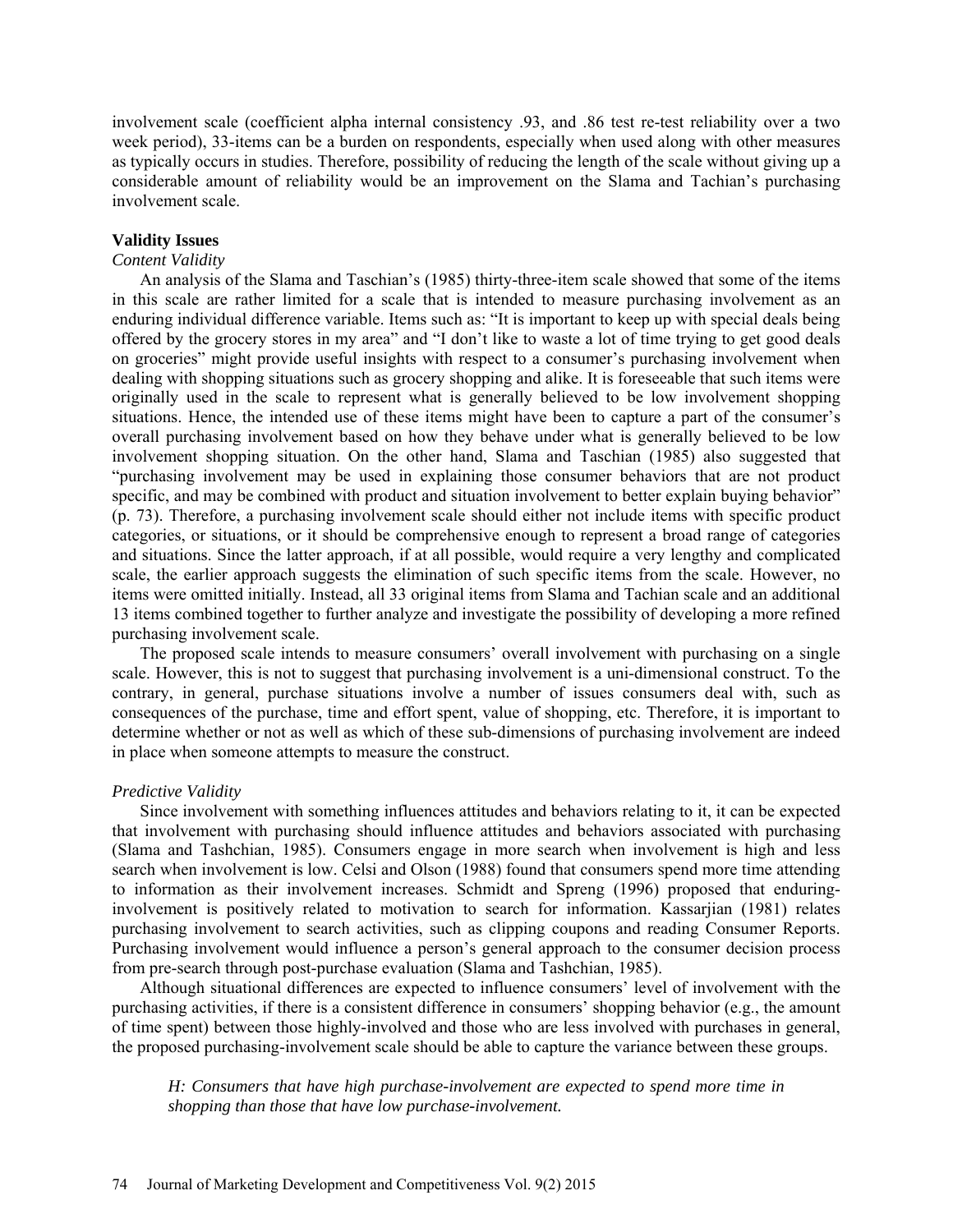### **METHOD**

One hundred eighty-eight undergraduate students from a university in the Northeast United States were used for the first study. Final analysis included 176 participants due to missing values. Participants were asked to fill out a self-administered forty-six-item questionnaire in a classroom setting. Thirty-three of these items were adopted from Slama and Tashian's purchasing involvement scale, and the remaining thirteen items were developed by the author and checked for face validity using two other marketing experts. The six-point Likert-scale (ranging from 1-strongly disagree to 6-strongly agree) used by Slama and Taschian was also used in this study in order to measure participants' responses for each item in the questionnaire. The reason behind opting for a scale with an even number of points was chosen to avoid subjects' tendency to choose neutral answers (DeVellis, 1991).

A second study was conducted in order to test the reliability and the predictive validity of the new twenty-six item purchase-involvement scale. The second study included two-hundred-twenty undergraduate and graduate students from universities in Northeast United States. A mock-shopping site was used for the second study. Participants were asked to carry out a shopping task for air purifiers much like one they would carry out if they were shopping online. Since the product knowledge has proven to be one of the important variables that affects consumers' information search, information describing various attributes of air purifiers were provided in order to control or minimize the possible differences participants may have in product knowledge. There were sixteen product alternatives available for consideration. Once participants completed the shopping task, they were asked to respond to the twentysix item purchasing-involvement scale and several demographic questions.

## **RESULTS**

Varimax rotation was used as the extraction method in the factor analysis and those items with factor loadings of .50 were retained. The only exception to this rule was item ten. This item was used as a reverse order item in this study. Several subjects reported difficulties interpreting the meaning of item 21. This item was excluded from the scale due to perceived ambiguity. Several items (8, 25, 28, 32, 39, and 46) were excluded due to the reasons discussed under the content validity issues. Twenty-six items were grouped under 6 factors (See Table 1).

An analysis of these items suggested six sub-dimensions (time/effort, outcome/consequence, information/knowledge, value, saving/sales, interest). These results indicate that Purchasing-Involvement is indeed a multi-dimensional construct. A review of inter-item correlations for these six factors indicates average inter-item correlations are significant ( $p < .01$ ). This confirms that the items within each factor were well correlated.

Reliability of a measure indicates its consistency on measuring a construct (Nunally, 1978). A frequently used measure of reliability, Cronbach's coefficient alpha, was used to test the internal consistency reliability of the purchase-involvement scale (Cronbach, 1955). This index measures the degree to which indicator items of scale are homogenous and reflect the same underlying constructs*.* A value of .60 - .70 and above, measured by Cronbach's alpha, is considered an acceptable indicator of scale reliability (Nunally, 1978). The 26 item purchase-involvement scale developed in the first study had a reliability test of .87. A coefficient alpha reliability test of the scale in the second study was .88. This indicates an acceptable and consistent level of reliability for the proposed purchasing-involvement scale. Further analyses showed that deletion of any of the twenty-six items did not substantially improve the reliability of the measured construct purchasing-involvement.

Once the reversed items are converted, the sum of all the responses in the scale is used to calculate a total purchase-involvement-score for each subject. Since the proposed purchasing involvement scale contains 26 items and each item is measured using a six-point Likert-type scale (see Appendix), the possible range for purchasing involvement scores is 26-156. Once the purchasing involvement score for each subject is calculated, the scores are ordered from highest to lowest in order to create distinct groups with varying level of purchasing involvement (e.g., high and low) using the group mean as a split point.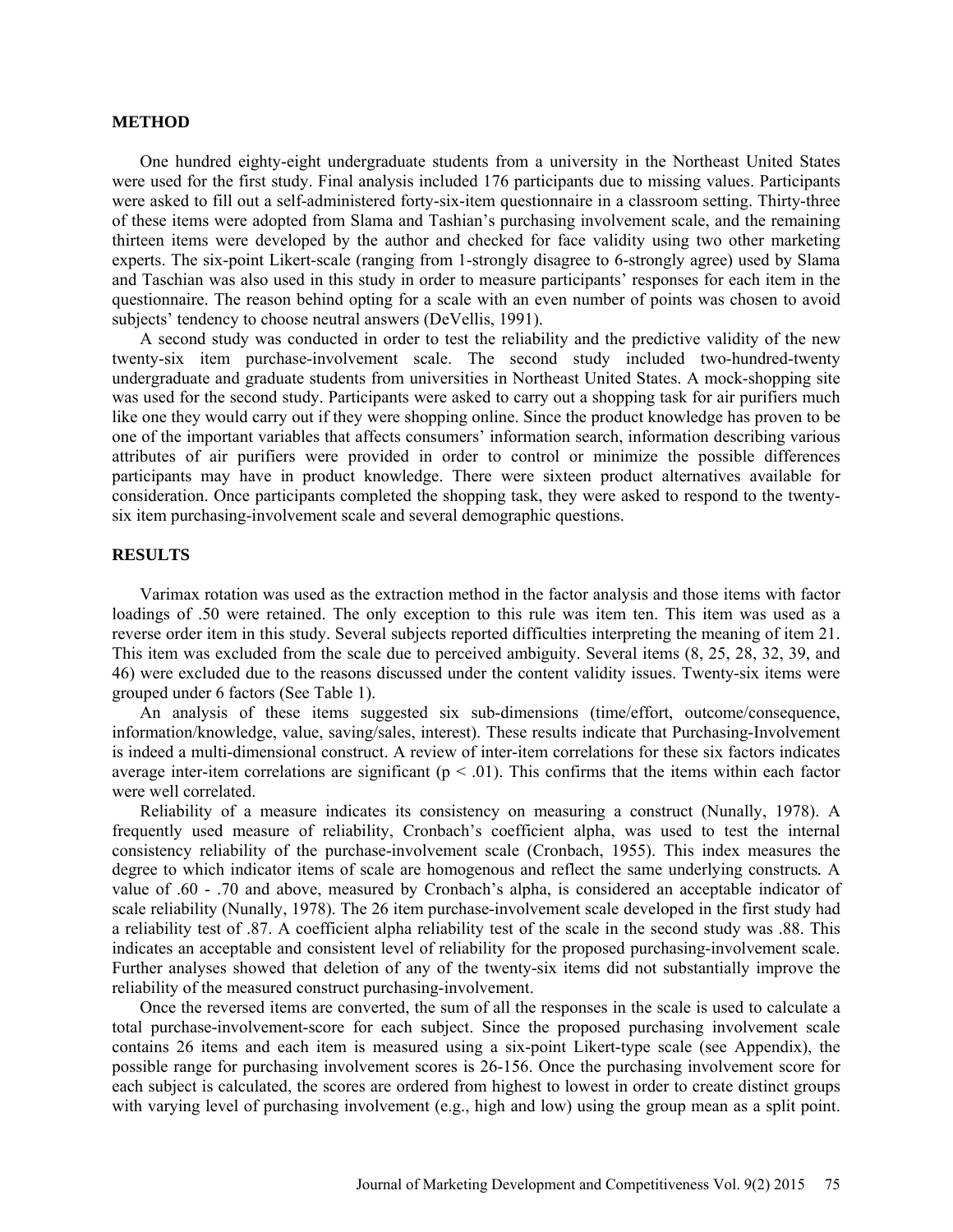Similar techniques in determining groups have been used by other researchers in the past (Zaichkowsky, 1985).

|                                                                                         | Component |                |                |                |      |      |  |  |
|-----------------------------------------------------------------------------------------|-----------|----------------|----------------|----------------|------|------|--|--|
|                                                                                         |           | $\overline{2}$ | $\overline{3}$ | $\overline{4}$ | 5    | 6    |  |  |
| Scale Item                                                                              |           |                |                |                |      |      |  |  |
| R-PINV-3                                                                                |           |                |                |                |      | .792 |  |  |
| R-PINV-4                                                                                |           |                | .643           |                |      |      |  |  |
| R-PINV-5                                                                                |           |                |                |                | .685 |      |  |  |
| R-PINV-6                                                                                |           |                |                |                | .556 |      |  |  |
| R-PINV-7                                                                                |           |                |                |                | .571 |      |  |  |
| $R-PINV-10(b)$                                                                          |           |                |                |                | .456 |      |  |  |
| <b>PINV-11</b>                                                                          |           |                |                |                |      | .573 |  |  |
| <b>PINV-12</b>                                                                          | .707      |                |                |                |      |      |  |  |
| <b>PINV-13</b>                                                                          | .655      |                |                |                |      |      |  |  |
| <b>PINV-16</b>                                                                          | .678      |                |                |                |      |      |  |  |
| <b>PINV-17</b>                                                                          |           |                |                | .521           |      |      |  |  |
| $R-PINV-18$                                                                             |           | .679           |                |                |      |      |  |  |
| R-PINV-19                                                                               |           | .539           |                |                |      |      |  |  |
| <b>PINV-20</b>                                                                          |           | .519           |                |                |      |      |  |  |
| <b>PINV-23</b>                                                                          | .682      |                |                |                |      |      |  |  |
| <b>PINV-24</b>                                                                          | .612      |                |                |                |      |      |  |  |
| R-PINV-26                                                                               |           |                |                |                |      | .742 |  |  |
| R-PINV-29                                                                               |           |                | .637           |                |      |      |  |  |
| R-PINV-33                                                                               |           |                |                | .587           |      |      |  |  |
| <b>PINV-34</b>                                                                          | .582      |                |                |                |      |      |  |  |
| P INV-35                                                                                |           |                | .659           |                |      |      |  |  |
| R-PINV-37                                                                               |           | .538           |                |                |      |      |  |  |
| R-PINV-38                                                                               |           |                | .601           |                |      |      |  |  |
| R-PINV-41                                                                               |           | .514           |                |                |      |      |  |  |
| <b>PINV-42</b>                                                                          | .552      |                |                |                |      |      |  |  |
| R-PINV-44                                                                               |           |                |                | .608           |      |      |  |  |
| Notes: (a) Extraction Method: Principal Component Analysis. Rotation Method: Varimax    |           |                |                |                |      |      |  |  |
| with Kaiser Normalization. Rotation converged in 20 iterations. Items marked as "R" are |           |                |                |                |      |      |  |  |
| reverse ordered. (b) This item was not listed as reversed item in the Slama & Tachian's |           |                |                |                |      |      |  |  |
| purchasing involvement scale.                                                           |           |                |                |                |      |      |  |  |

# **TABLE 1 ROTATED COMPONENT MATRIX (a)**

The data from the second study was also used to investigate the predictive validity of the purchasinginvolvement construct measured by the proposed scale. This was accomplished by testing the hypothesized relationship between the purchasing-involvement and the amount of time used by the participants. Using the scale mean as a split point, participants were divided in to two groups (high versus low) based on their purchase-involvement score. The purchase-involvement scores of the participants in this study ranged between 75-149, and the mean scale-score is computed as 112.

The results of the research conducted by Slama and Taschian (1985) suggested that, in general, females seem to be more involved with purchasing than males are. A review of the distribution of gender on the two levels of purchasing involvement support this finding (Hi-Inv-Female: 59.8%; Hi-Inv-Male: 43.6%; Low-Inv-Female: 40.2%; Low-Inv-Male: 56.4%). In order to control the potential bias of gender,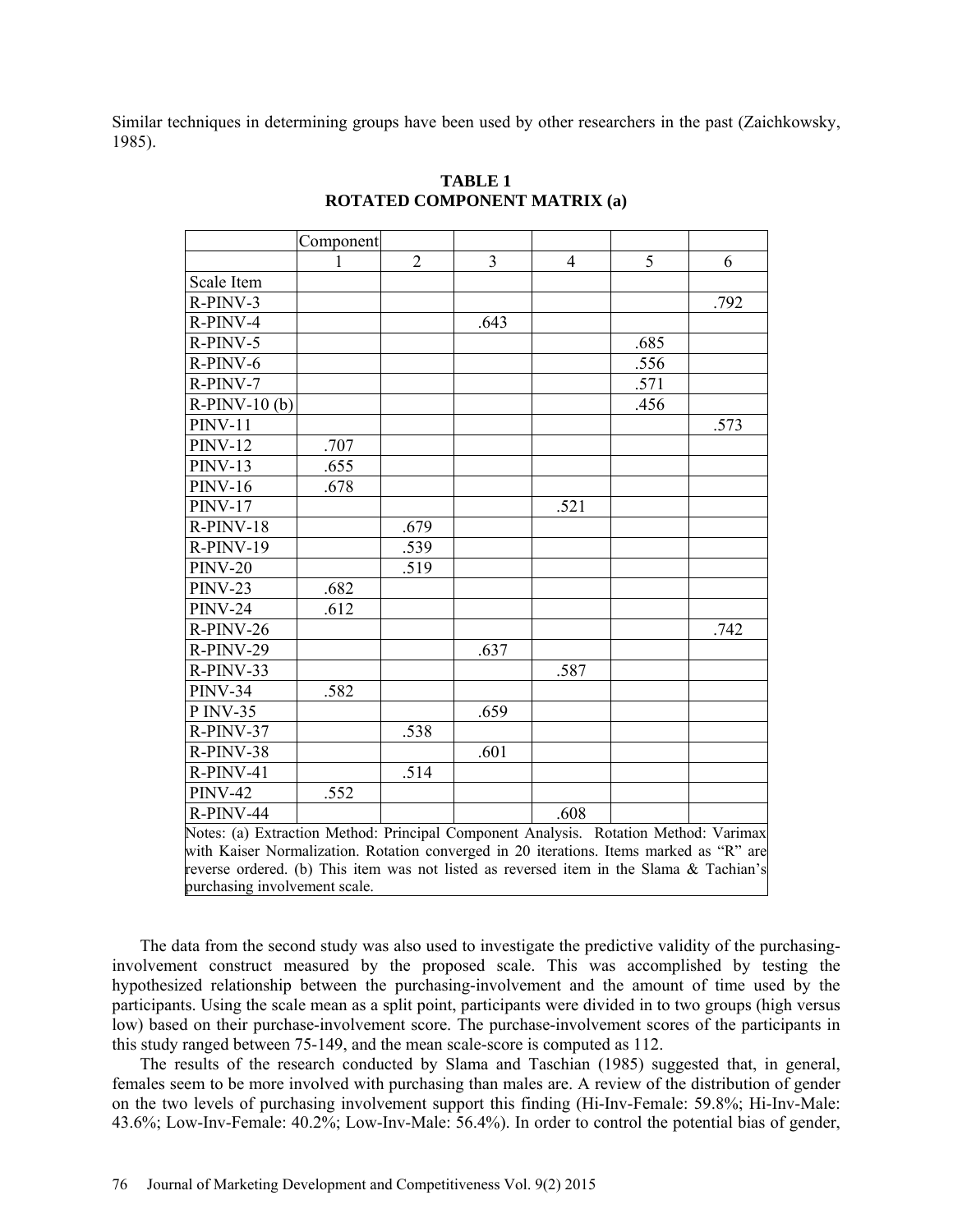ANCOVA (GLM Repeated Measures) is used as the method of analysis where gender is introduced as a covariate.

Results from the ANCOVA analysis conducted for air purifiers indicates that consumers with a high level of purchase-involvement spend significantly more time (AP-HI mean = 303.04) shopping than those that are less involved with purchases (AP-LI mean = 224.71) (F1,215 = 10.986, p < .05). No significant gender effect was found in the time taken shopping for air purifiers  $(F1,215 = 1.002, p > .10)$ . These results provide support for the predictive validity of the new scale.

### **CONCLUSION**

The concept of purchasing involvement suggests that consumers have certain tendencies and preferences with respect to purchasing activities and involvement with shopping in general. Even though situational variables are important, due to its enduring nature across different products and situations, purchasing involvement as an individual difference variable can help to capture a portion of the unexplained variance in studies investigating consumer decision-making and shopping behavior. As an enduring individual difference variable, purchasing involvement can be used for segmentation.

The trade-off between the control of unwanted noise in the environment and increased realism is well known in choosing between laboratory experiments and field experiments. Since consumers carry out their actual online purchases on the Internet using a computer station, and the environment they carried out the experimental shopping task was essentially the same environment, one can argue that laboratory experiments can create an environment with acceptable ecological validity for research studying consumers' online shopping behavior. However, it is important to account for the differences that might occur in the results due to the environment used to collect the data for the study.

While earlier studies did not include shopping on the internet, the second study on this research utilized on an online-shopping task. Since the purchasing involvement is conceptualized as an enduring individual difference variable, the proposed scale can be used for measuring the level of purchasing involvement for different shopping environments.

While theoretical support for the conceptualization of the purchasing-involvement has been present, a review of the literature has revealed that the efforts for developing a tool to measure this construct as an enduring individual difference variable have been very limited. This research paper is intended to draw more attention to the purchasing involvement concept while sharing the results of two studies that produced a new scale for an enhanced measurement of this construct.

The results using the new purchasing involvement scale show that consumers that are highly involved with purchases in general differ in their shopping behavior from those that are less involved with purchases. Consumers who are highly involved with the purchases took a longer time shopping than those consumers who were less involved with purchasing in general. This suggests that purchasinginvolvement, as an enduring individual difference variable, deserves more attention than it has received in the past and that this construct may contribute to understanding consumer behavior. While the new purchasing involvement scale presented here is a step towards this effort, future research, both those replicating the findings of this study and others offering possible enhancement for the measurement of purchasing involvement are needed. Rosenthal and Rosnow (1984) suggested that a minimum of 15 studies are necessary to demonstrate that a single statistically significant result was tolerant of unpublished null results on the same relationship. An overriding concern with this line of research has to do with just how much variance that is currently unexplained by other dimensions of involvement (e.g., situational, product) can a purchasing involvement explain? This is a significant question that requires further research in this area.

### **REFERENCES**

Antil, J. (1984), "Conceptualization and Operationalization of Involvement" in *Advances in Consumer Research,* Vol. 11, T. Kinnear, ed. Provo, UT: Association for Consumer Research, 203-209.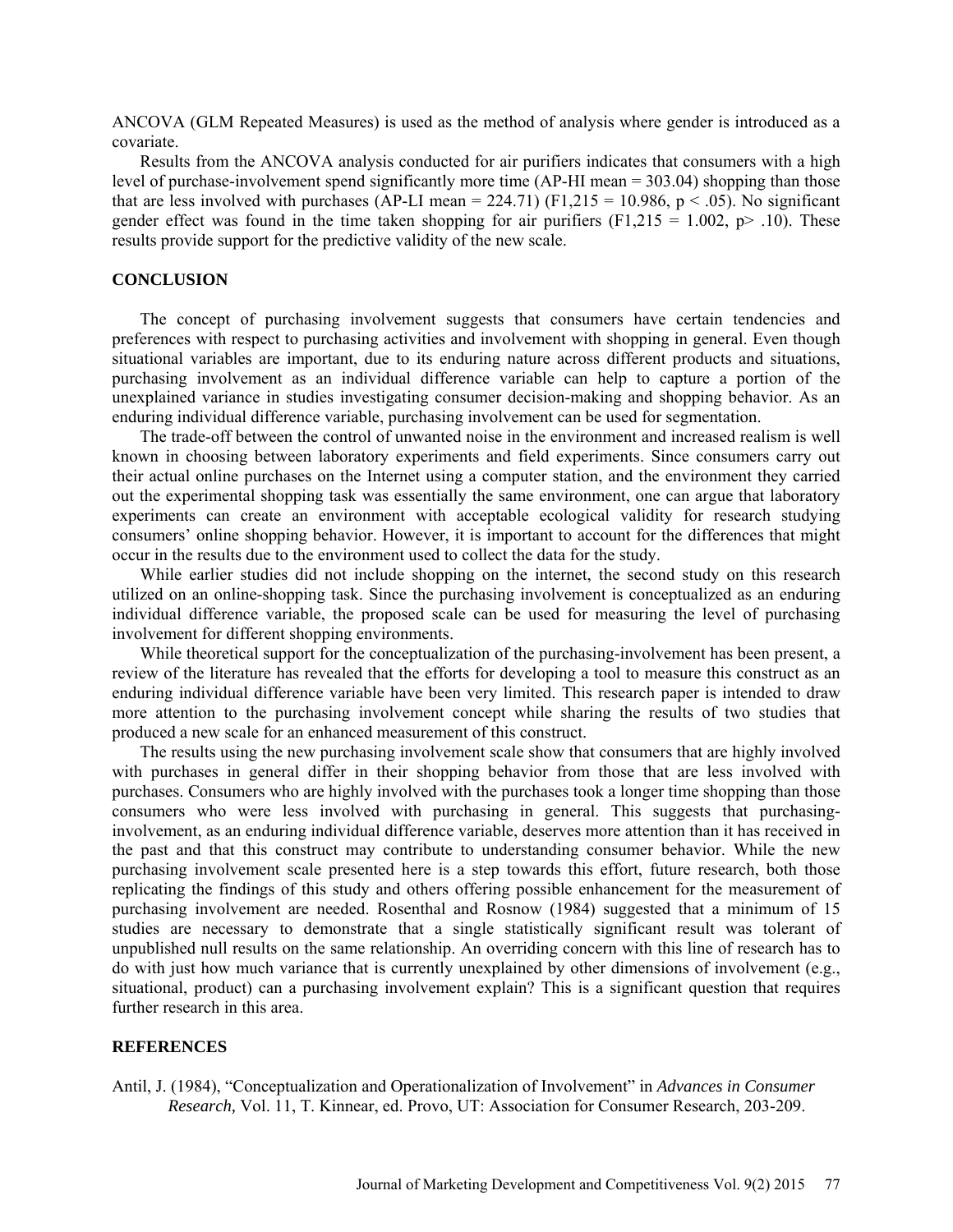Andrews, J. C., Durvasula, S & Akhter, S.H. (1990), "A Framework for Conceptualizing and Measuring the Involvement Construct in Advertising Research," *Journal of Advertising,19*, 27-40.

- Babin, B. J., Darden, W. R. & Griffin, M. (1994), "Work and/or Fun: Measuring Hedonic and Utilitarian Shopping Value," *Journal of Consumer Research, 20,* March, 644-656.
- Bloch, P. H. (1982), "Involvement Beyond the Purchase Process: Conceptual Issues and Empirical Investigation," in *Advances in Consumer Research*, Vol. 9, A. A. Mitchell, ed. Ann Arbor, MI: Association for Consumer Research, 413-417.

\_\_\_\_\_\_\_, & Richins, M. L. (1983), "A Theoretical Model for the Study of Product Importance Perceptions," *Journal of Marketing,*47 (Summer), 69-81.

\_\_\_\_\_\_\_, Sherrell, D.L. & Ridgway, N. M. (1986), "Consumer Search: An Extended Framework," *Journal of Consumer Research,* 13 (June), 119-126.

- Cacioppo, J. T. & Petty, R. E. (1982), "The Need for Cognition," *Journal of Personality and Social Psychology,* 42 (January), 116-131.
- Celsi, R. L. & Olson, J. C. (1988), "The Role of Involvement in Attention and Comprehension Processes." *Journal of Consumer Research*, 15 (September), 210-224.
- Cronbach, L. J., & Meehl, P. E. (1955). "Construct Validity in Psychological Tests," *Psychological Bulletin* 52 (4), pp. 281-302.
- DeVellis, R. F. (1991), *Scale Development: Theory and Applications*. Applied Social Research Methods Series, Vol. 26. Newbury Park, CA: Sage Publications.
- Higie, R. A., & Feick, L. F. (1989), "Enduring Involvement: Conceptual and Methodological Issues." In *Advances in Consumer Research*, Vol. 16 (1), Thomas Srull (Ed.). Provo, UT: Association for Consumer Research, 690-696.
- Houston, M. J., & Rothschild, M. L. (1978). "Conceptual and Methodological Perspectives on Involvement" in *Research Frontiers in Marketing: Dialogues and Directions, 1978 Educators' Proceedings,* S. C. Jain ed., Chicago: American Marketing Association, 184-187.
- Kassarjian, H. H. (1981), "Low Involvement: A Second Look.," in *Advances in Consumer Research,* K. B. Monroe, ed. Ann Arbor, MI: Association for Consumer Research, 8, 31-34.
- Laurent, G. & Kapferer, J. N. (1985), "Measuring Consumer Involvement Profiles," *Journal of Marketing Research,* 22, 41-53.
- Mittal, B. (1989), "Measuring Purchase-Decision Involvement," *Psychology & Marketing,* 6, Summer, 147-162.
	- \_\_\_\_\_\_\_, & Lee, M. S. (1989), "A Causal Model of Consumer Involvement," *Journal of Economic Psychology*, 10, 363-389.
- Nunally, J.C., (1978), *Psychometric Theory*, McGraw-Hill, New York, NY.
- Rosenthal, R. & Rosnow, R. (1984), *Essentials of Behavioral Research: Methods and Data Analysis*. New York: McCgraw-Hill Book Company.
- Schmidt, J. B. & Spreng, R. A. (1996), "A Proposed Model of External Consumer Information Search," *Journal of the Academy of Marketing Science,* 24 (3), 246-256.
- Sherif, M. & Cantril, H. (1947), *The Psychology of ego-involvement*. New York: Wiley.
- Slama, M. E. & Tashchian, A. (1985),"Selected Socioeconomic and Demographic Characteristics Associated with Purchasing Involvement," *Journal of Marketing,* 49, Winter, 72-82.
- Veryzer, R. W. & Karaatli, G. (2008) "Re-Thinking The Purchasing Involvement Construct," *Marketing Management Association, 2008 Spring Conference Proceedings*, 1-6.
- Westbrook, R. A. & Fornell, C. (1979), "Patterns of Information Source Usage among Durable Good Buyers," Journal of Marketing Research, 16, August, 303-312.
- Zaichkowsky, J. L. (1985), "Measuring the Involvement Construct," *Journal of Consumer Research,* 12, 341-352.
- Zaichkowsky, J. L. (1994), "The Personal Involvement Inventory: Reduction, Revision, and Application to Advertising," *Journal of Advertising,* 28 (4), 59-70.